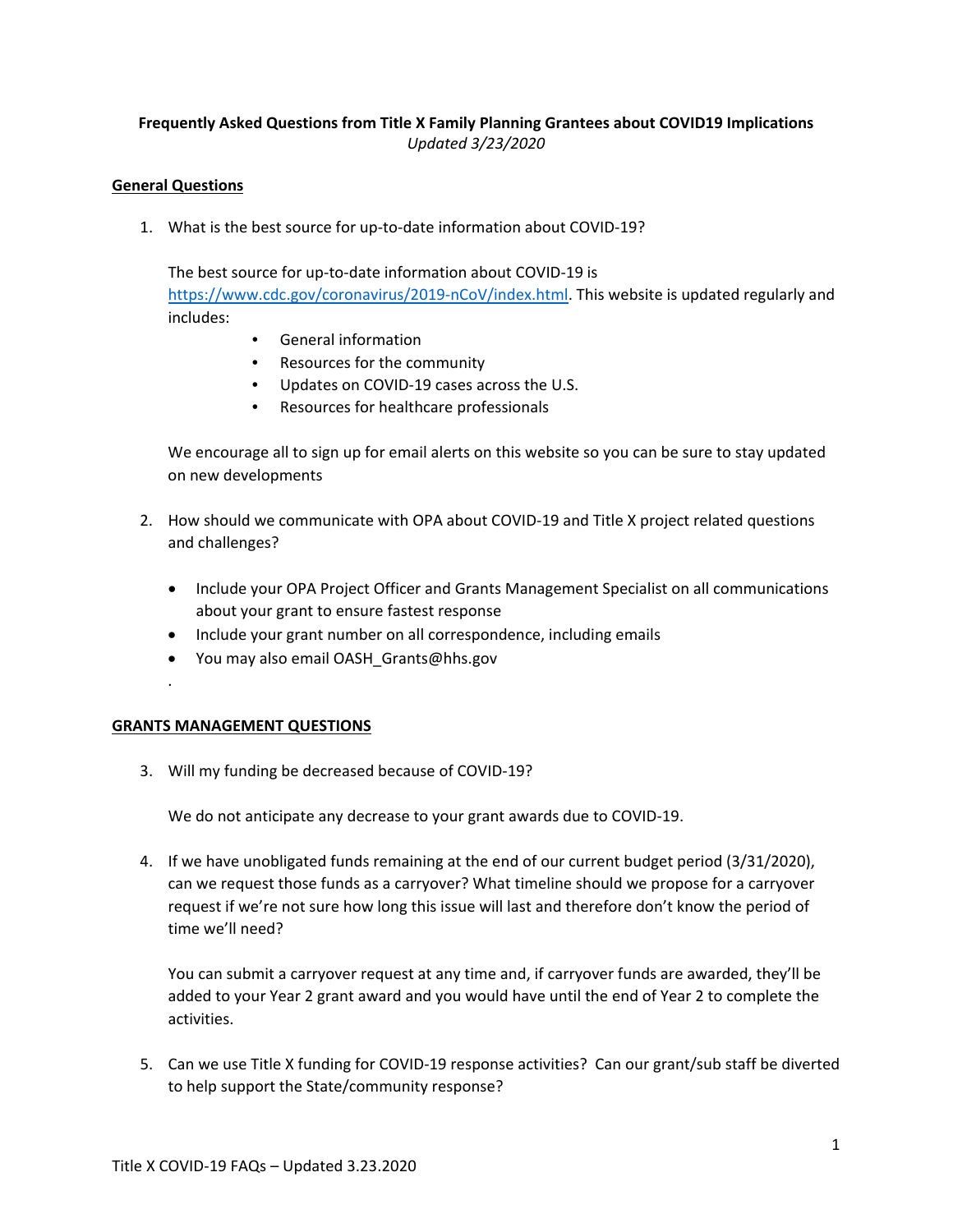The information at the link below provides information with regard to reassigning state, tribal, and local personnel working under a public health service grant during a public health emergency. Prior approval is needed from the Assistant Secretary for Preparedness and Response (ASPR)

<http://www.phe.gov/Preparedness/legal/pahpa/section201/Pages/default.aspx>

6. Would you notify us when a decision will be made on the ability of non-health department providers, specifically Federally Qualified Health Centers (FQHCs), to request Temporary Reassignment?

Since this question is related to FQHCs, we suggest that you follow up with the HHS HRSA Bureau of Primary Health Care for further information about FQHCs and the health center program.

7. I'm a local county government. Do we approach ASPR directly?

You should check with your governor's office in your state for their preference.

8. Can we continue to pay our staff and subs even if they can't provide programs/services as a result of COVID-19?

Yes, recipients may continue to charge salaries and benefits to the currently active Federal award consistent with the recipients' policy of paying salaries (under unexpected or extraordinary circumstances) from all funding sources, Federal and non-Federal. Recipients may charge other costs necessary to resume activities supported by the award, consistent with applicable Federal cost principles and with benefit to the project. Recipient's ability to resume the project activity in the future and the appropriateness of future funding, will be evaluated based on subsequent progress reports and other communications with the grantee. Recipients must maintain appropriate records and cost documentation as required by 2 CFR § 200.302 - Financial management and 2 CFR § 200.333 -Retention requirement of records to substantiate the charging of any salaries and other project activities costs related to interruption of operations or services. Recipients should not assume additional funding will be available if the charges for salaries or other project activities result in an overall shortage of funds to eventually complete the full project.

9. If we had to cancel planned events and are now being charged cancelation fees or losing our deposit, can we use our grant funds to pay these costs?

Yes, recipients may charge to their award costs related to the cancellation of events, travel, or other activities necessary and reasonable for the performance of the award, or the pausing and restarting of grant funded activities due to the public health emergency. Recipients may charge the full cost of cancellation when the event, travel, or other activities are conducted under the auspices of the grant. Recipients must maintain appropriate records and cost documentation as required by 2 CFR § 200.302 -Financial management and 2 CFR § 200.333 -Retention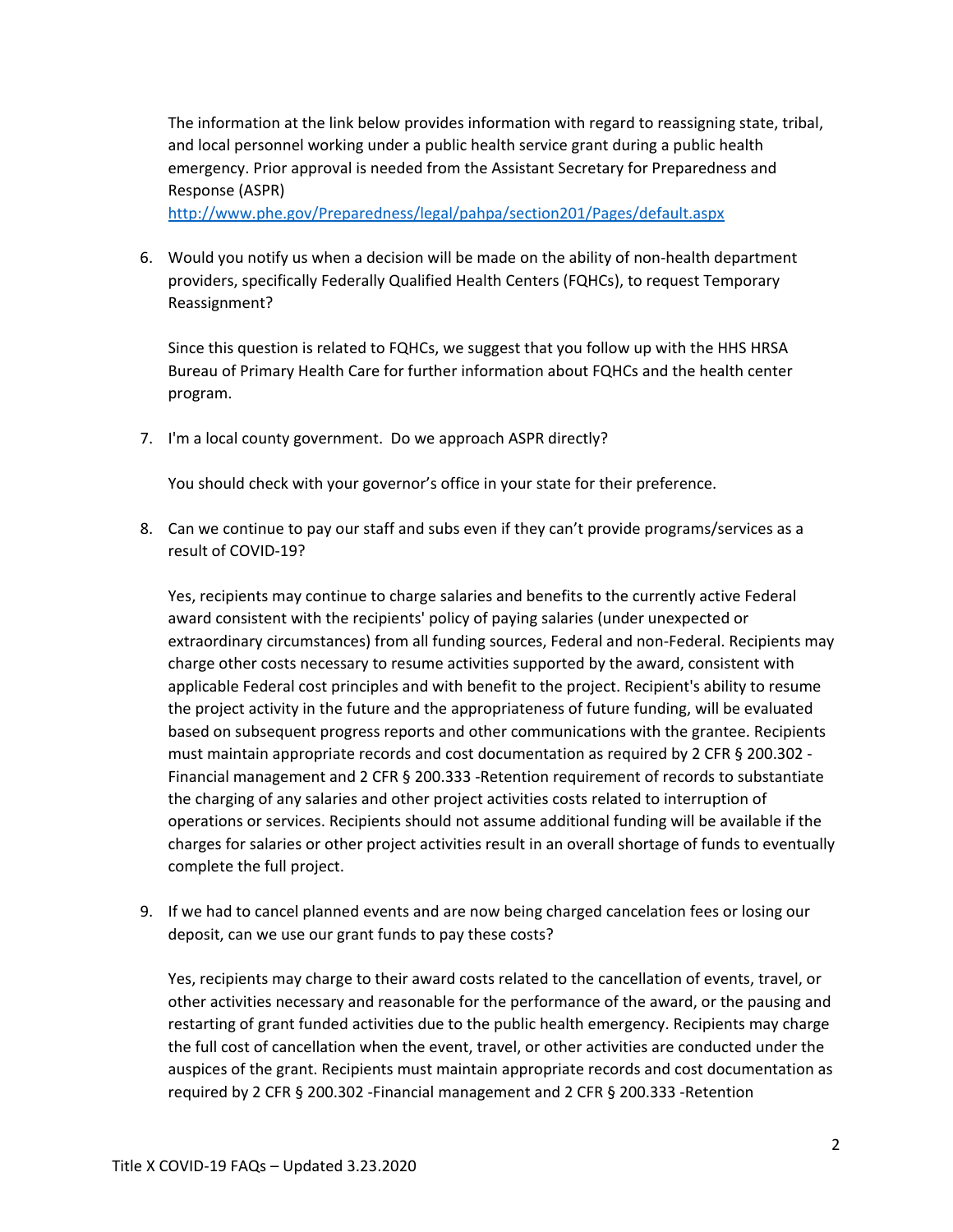requirement of records to substantiate the charging of any cancellation or other fees related to interruption of operations or services. Recipients should not assume additional funding will be available if the charges for cancellation or other fees result in an overall shortage of funds to eventually carry out the event or travel.

10. Do we need to submit a change of scope if we are able to temporarily modify activities to accomplish program goals?

Yes, recipients able to modify temporarily their activities to accomplish program goals must submit a change in scope request through Grant Solutions and receive prior approval from the Grants Management Officer. A request specifically stating that the change is temporary and a result of COVID-19 impacts will not require a subsequent change in scope when the public health emergency ends. The project scope will automatically revert to the previously approved project. Recipients unable to conduct award activities during the public health emergency do not need to submit a change in scope request or budget revision request. Recipients unable to conduct award activities must notify the grant management specialist (GMS) and federal project officer (FPO) on their most recent Notice of Award (NOA) that the cessation of award activities has occurred. This notification may be through either a grant note in Grant Solutions or an email addressed to both the GMS and FPO. Recipients who have ceased project activities do not require prior approval to return to or resume project activities. Recipients will be responsible for reporting the specific COVID-19 impacts that led to any cessation of project activities if their progress reports for the period of covered by the report. Recipients should not assume that additional funding will be available to complete the offset of the impacts of COVID-19 on the ability to resume or complete the project when it is safe to resume project activities.

11. Can we use funding to purchase equipment for medical providers to provide telehealth?

Any necessary supplies and/or equipment should be identified in the change in scope request and OPA and GAM will evaluate and make a determination based on the information provided.

- 12. If we had activities planned that had to be postponed as a result of COVID-19 (e.g., community events, non-emergency clinical procedures), can we request to complete those activities as a part of a future carryover or NCE?
	- If your grant is scheduled to end in 2020, you can ask for a NCE.
	- If your grant is continuing for another year, you can ask for a carryover.
- 13. What timeline should we propose for a carryover request if we're not sure how long this issue will last and therefore don't know the period of time we'll need?

You can submit a carryover request at any time and, if carryover funds are awarded, they'll be added to your Year 2 grant award and you would have until the end of Year 2 to complete the activities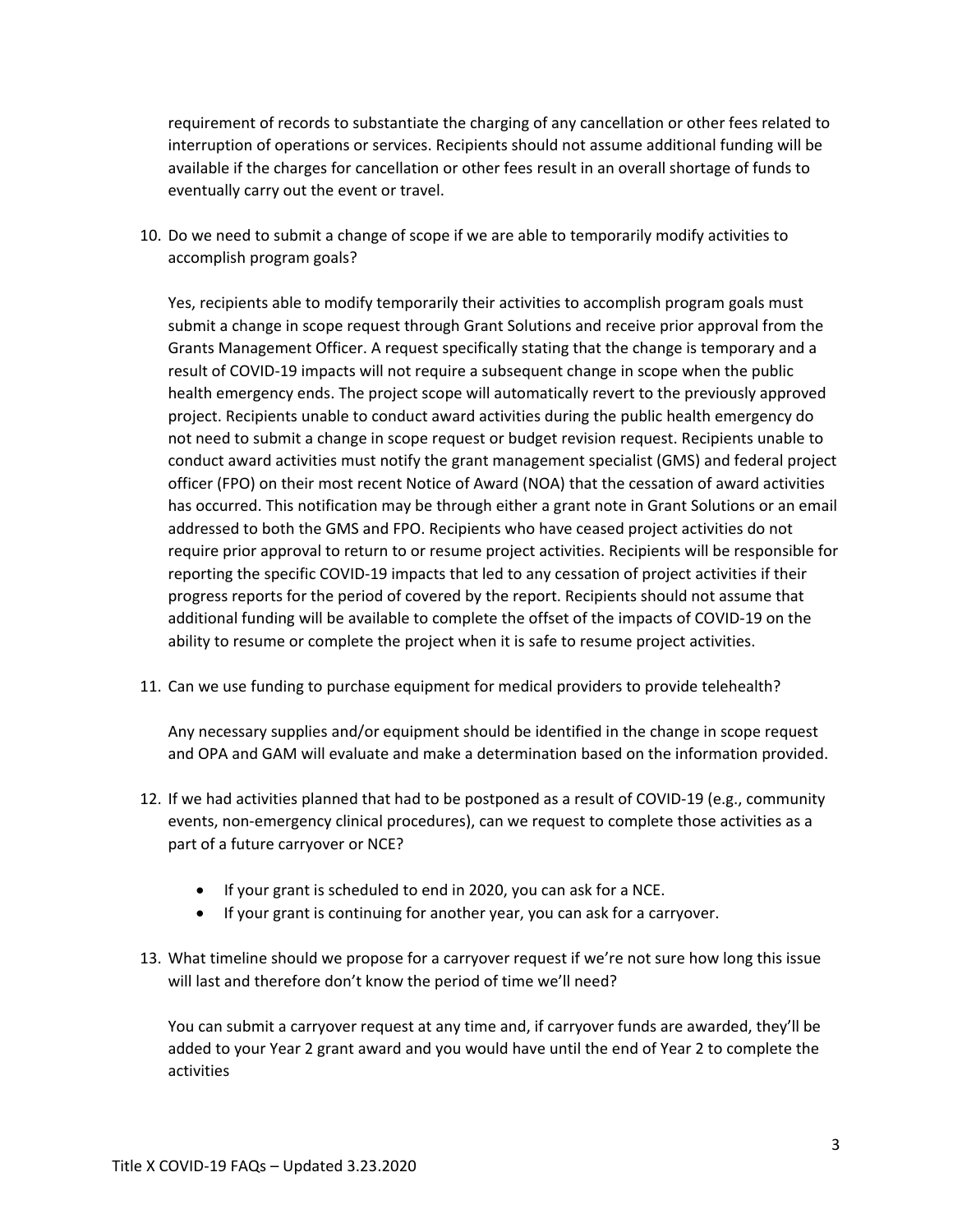14. Will we be penalized for not meeting our performance goals if we can't implement program/services as a result of COVID-19?

Performance measures should still be reported with the specific impact of the COVID-19 response noted. Funding level determinations for any future budget periods are based on the totality of the circumstances of the awardee's performance in previous period(s). This includes evaluating factors under the awardee's controls as well as those outside the awardee's control. We do not anticipate that missing performance goals because of participation in the response to a public health emergency would negatively impact funding.

15. Will there be an extension for the due date for open or future FOAs?

Potential applicants are advised to subscribe to the funding opportunity announcements in <https://www.grants.gov/> and to monitor for updates. Any amendments to the FOAs will be posted in grants.gov.

#### **PROGRAMMATIC QUESTIONS**

16. Would OPA consider allowing clinics to see people virtually instead of requiring patients be seen onsite for the visit to count as a Title X visit?

For as long as the Public Health Emergency exists, OPA will allow Title X services that under normal circumstances are provided in the office, to be offered via telehealth. These visits will count as Title X visits. Grantees should follow State/Medicaid and insurance guidelines.

17. Will providers be able to provide voice-to-voice services? In other words, telephone visits?

Each state (Medicaid) and each private insurer will have guidelines as to what will be reimbursed. To be counted as a Title X encounter, OPA proposes that for the duration of the Public Health emergency, that as long as the encounter is documented in the patient EMR, that it be ok to be considered a Title X encounter.

18. What are some resources we should refer to with regards to telehealth?

Effective March 17th, the Office for Civil Rights (OCR) at the U.S Department of Health and Human Services (HHS) announced it will exercise its enforcement discretion and will waive potential penalties for HIPAA violations against health care providers that serve patients through everyday communications technologies during the COVID-19 nationwide public health emergency. You can find more information here:

[https://www.hhs.gov/about/news/2020/03/17/ocr-announces-notification-of-enforcement](https://www.hhs.gov/about/news/2020/03/17/ocr-announces-notification-of-enforcement-discretion-for-telehealth-remote-communications-during-the-covid-19.html)[discretion-for-telehealth-remote-communications-during-the-covid-19.html](https://www.hhs.gov/about/news/2020/03/17/ocr-announces-notification-of-enforcement-discretion-for-telehealth-remote-communications-during-the-covid-19.html)

Additionally, here is a fact sheet from the Center for Connected Health Policy which provides information on telehealth policy changes in response to the COVID-19 pandemic: [https://www.cchpca.org/sites/default/files/2020-](https://www.cchpca.org/sites/default/files/2020-03/CORONAVIRUS%20TELEHEALTH%20POLICY%20FACT%20SHEET%20MAR%2017%202020%203%20PM.pdf)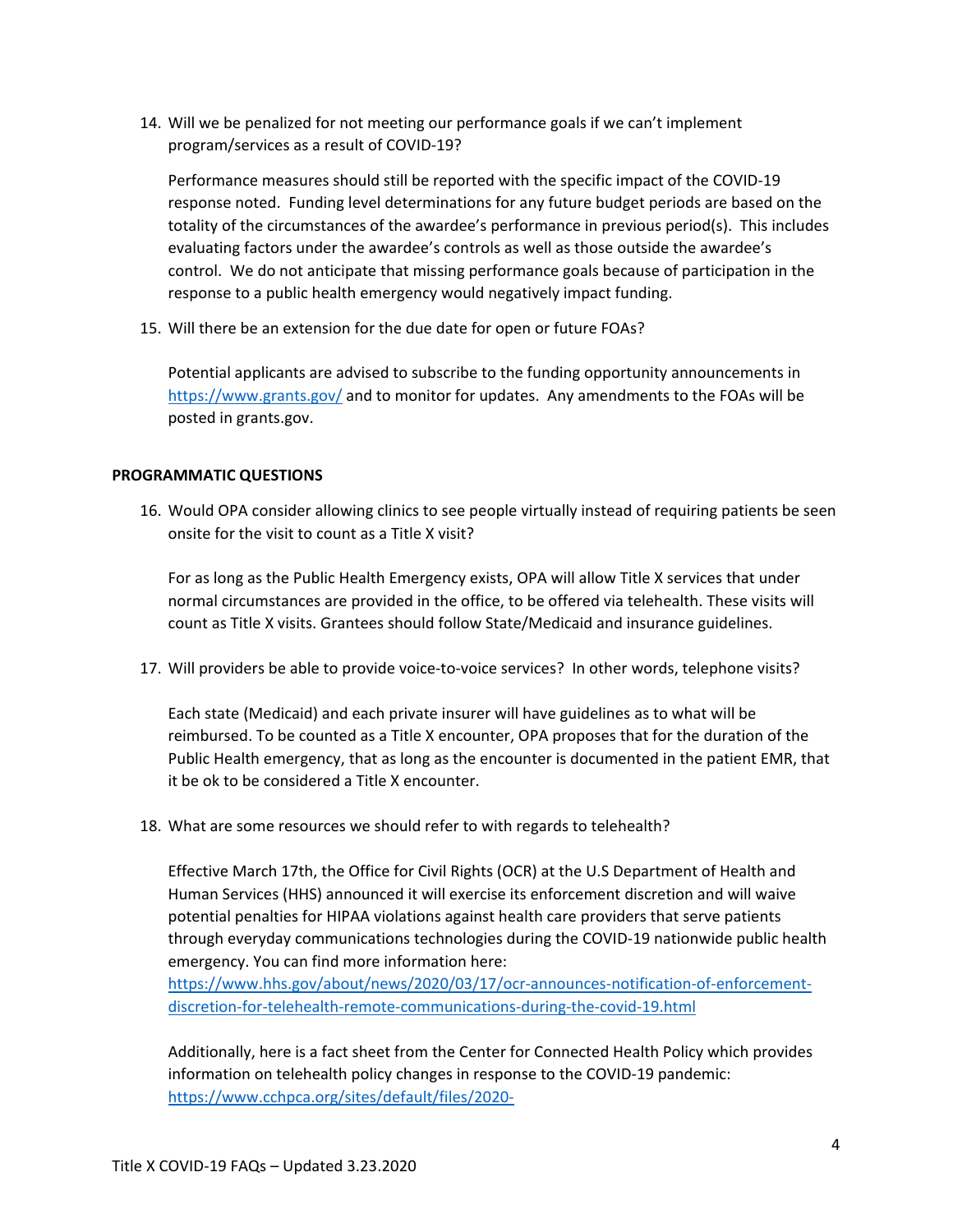## [03/CORONAVIRUS%20TELEHEALTH%20POLICY%20FACT%20SHEET%20MAR%2017%202020%20](https://www.cchpca.org/sites/default/files/2020-03/CORONAVIRUS%20TELEHEALTH%20POLICY%20FACT%20SHEET%20MAR%2017%202020%203%20PM.pdf) [3%20PM.pdf](https://www.cchpca.org/sites/default/files/2020-03/CORONAVIRUS%20TELEHEALTH%20POLICY%20FACT%20SHEET%20MAR%2017%202020%203%20PM.pdf)

The following resource provides information on State Telehealth Laws and Reimbursement Policies: [https://www.cchpca.org/sites/default/files/2019-](https://www.cchpca.org/sites/default/files/2019-10/50%20State%20Telehalth%20Laws%20and%20Reibmursement%20Policies%20Report%20Fall%202019%20FINAL.pdf) [10/50%20State%20Telehalth%20Laws%20and%20Reibmursement%20Policies%20Report%20Fal](https://www.cchpca.org/sites/default/files/2019-10/50%20State%20Telehalth%20Laws%20and%20Reibmursement%20Policies%20Report%20Fall%202019%20FINAL.pdf) [l%202019%20FINAL.pdf](https://www.cchpca.org/sites/default/files/2019-10/50%20State%20Telehalth%20Laws%20and%20Reibmursement%20Policies%20Report%20Fall%202019%20FINAL.pdf)

In addition, The National Consortium of Telehealth Resource Center supports Telehealth Resource Centers in every region of the country and has many resources available online [https://www.telehealthresourcecenter.org/who-your-trc/.](https://www.telehealthresourcecenter.org/who-your-trc/)

19. Can we use Facebook portal? It uses Facebook messenger. It can be on the phone, television or tablet.

Yes, according to the OCR waiver announcement above you can use such modalities.

20. Can I count complete a clinic visit record (CVR) if I give STI results over the phone instead of bringing them back into the clinic?

Yes

21. If someone has a telehealth encounter and then picks up a birth control method does that count as 2 encounters or 1?

If the telehealth encounter was on a different day or was about something not related to a birth control method then it could be 2 encounters.

22. Can we pursue creative solutions that would reduce the number of people that need to be seen in clinics such as extending prescriptions for longer periods of time, etc.?

Yes. You should consider solutions that will work in your community (e.g., extending length of prescriptions, providing medication via drive through, mailing medications) and work with your project officer and grants management specialist for documentation and approval.

23. If we divert Title X funds or staff to the COVID-19 response, do we need to report this back to OPA? If so, how?

Yes, if you divert Title X funds or staff to the COVID-19 response, you must report back to OPA. Please report to your PO in your progress report and include how the COVID\_19 pandemic has impacted grant operations and clientele being served with FP services.

- 24. What strategies can we use to keep patients safe and not expose them to COVID-19?
	- The most important thing is to ensure the safety of you, your staff and your patients.
	- You should follow all guidance from the CDC and your State Department of Health.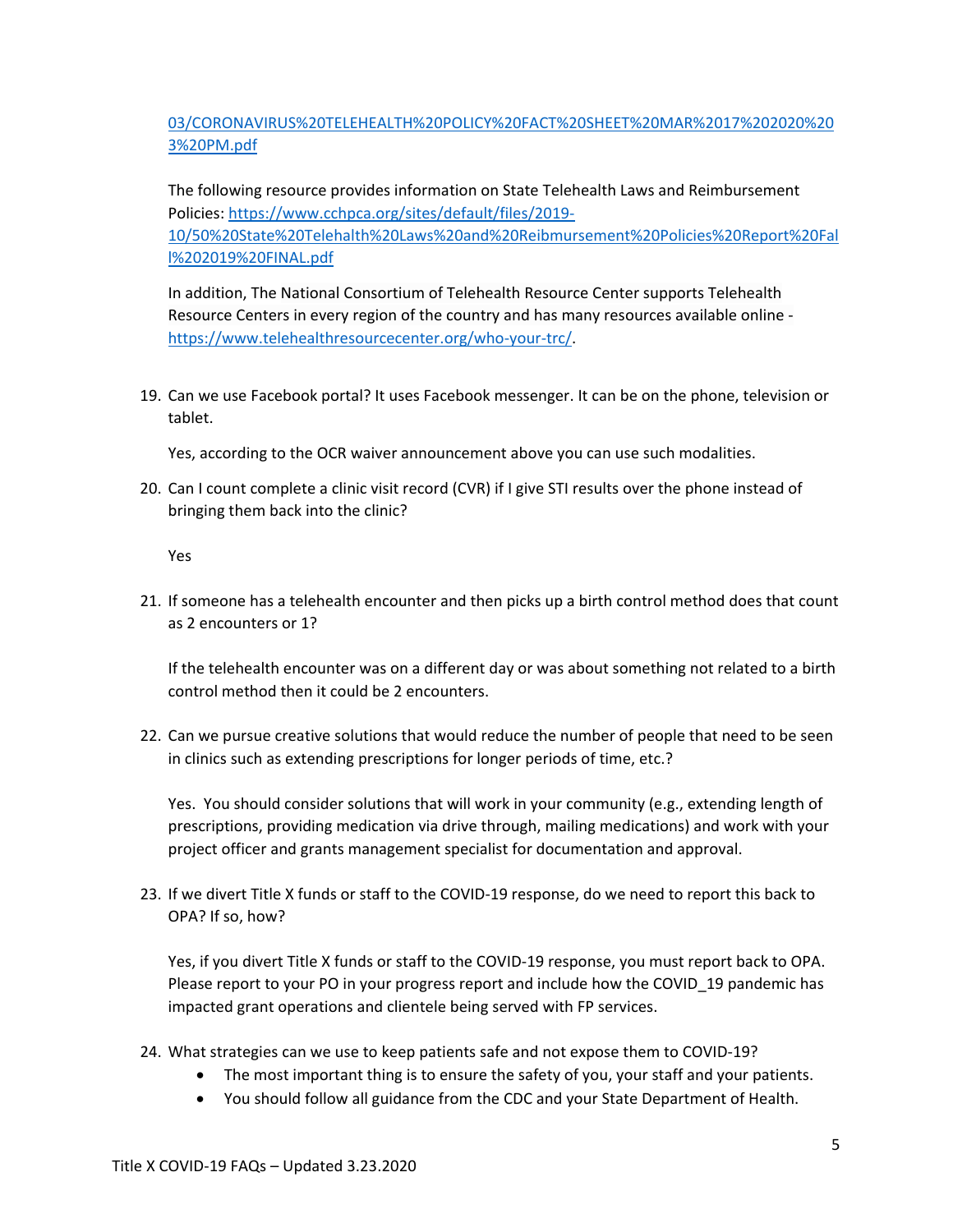- OPA fully supports you in considering creative solutions that will work in your community to ensure that your patients continue to receive family planning services (e.g., offering telehealth services, extending length of prescriptions, providing medication via drive through, mailing medications).
- Please work with your project officer and grants management specialist to determine steps needed for documentation and approval.
- 25. If we have clinic closures, what can we do to ensure that clients receive Title X services?
	- If feasible, consider telehealth options
	- You can create a list of other Title X clinics that are open and functioning in the community and provide the list to clients via phone/voicemail, post on website/clinic database, post outside clinic
	- If no Title X clinics are available, consider referring to other family planning clinics
- 26. What data is absolutely necessary for us to collect as we move to offer clinical services in creative ways?

Please try your best to continue to collect data for FPAR. If there is specific data you are unable to collect, let your project officer know the challenges you're encountering and we will work with you.

27. Will there be an extension to the initiation of FPAR 2.0?

At this point, we do not anticipate an extension to the initiation of FPAR 2.0 as a result of COVID-19, but we continue to assess the situation daily and will inform grantees if anything changes.

28. Will a disclaimer about clinic operations be added to the clinic locator database?

Yes, a disclaimer has been added to the Title X clinic locator database noting that individuals should call the clinic to ensure that it is open.

29. Since physicians and advanced practice are being redirected to the COVID-19 response, is there any flexibility being offered regarding who can provide Title X services?

Yes. In the past, the U.S. Department of Health and Human Services, Office of Population Affairs (OPA), has exercised enforcement discretion in appropriate circumstances. Given the circumstances surrounding the COVID-19 national public health emergency, temporarily OPA does not intend to bring enforcement actions against Title X recipients with respect to the requirement that nondirective pregnancy options counseling must be provided by physicians or advanced practice providers. See 42 C.F.R. § 59.14(b)(1)(i). Specifically, for 30 days, and limited only to areas in which the COVID-19 response has pulled physicians and advanced practice providers from such tasks to focus on the COVID-19 response, OPA will not enforce this requirement. During this time, non-enforcement will be contingent on appropriate documentation of the conditions set forth above. In addition, OPA intends to fully enforce